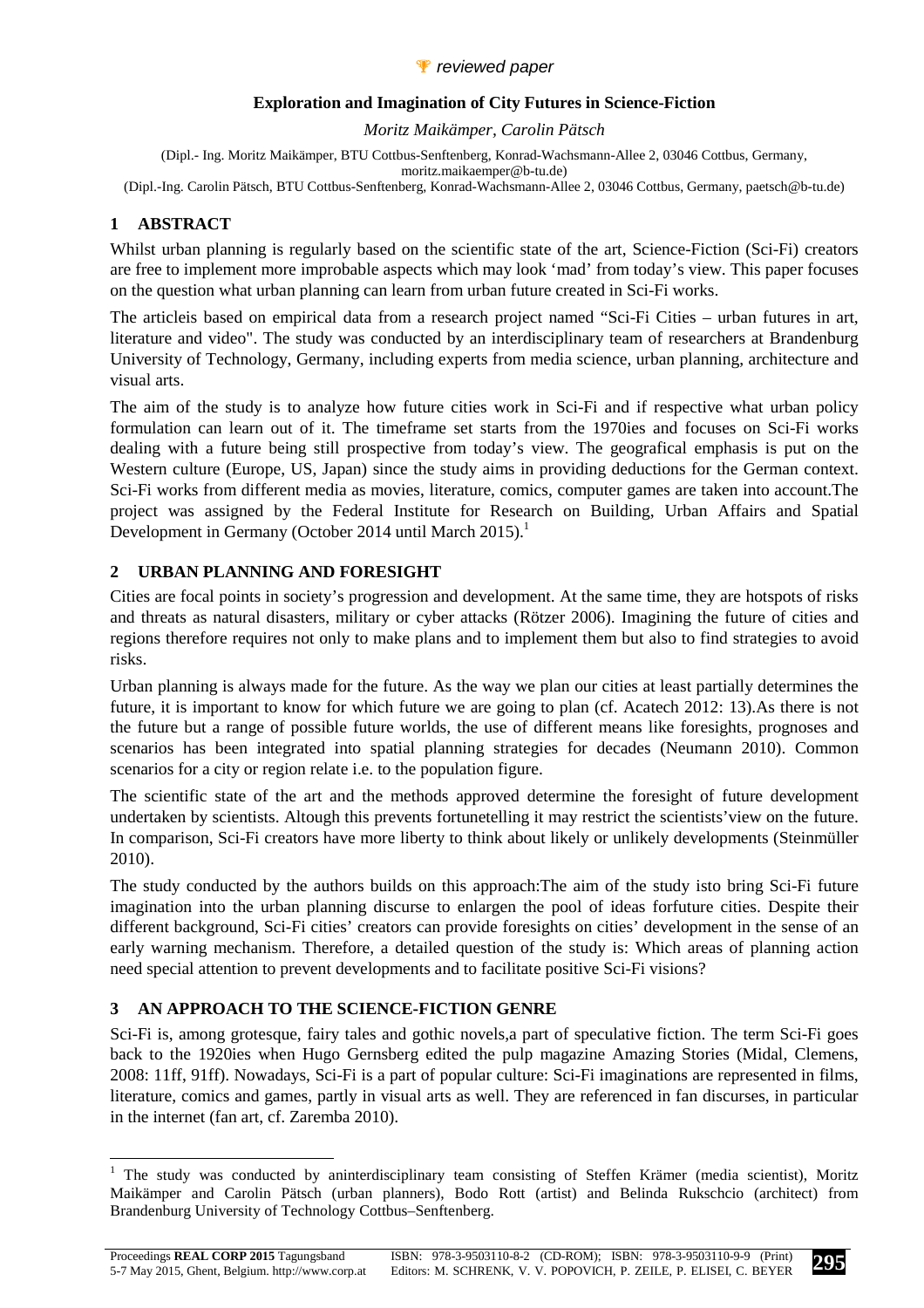One important aim of Sci-Fi creators is to entertain. However, Sci-Fi works regularly criticize the existing world (Midal 2014). Steinmüller formulated the general aim of Sci-Fi by the imagination of "what if" based on a novelty (2010). Sci-Fi works act like a mirror of current trends and developments:They pick current themes, reformulate them and bring them back intothe discurse. This gives Sci-Fi the potential to design future, even for a popular audience (Steinmüller 2010). Nevertheless: Sci-Fi is not strictly linked to the future. Itrather means a side step from its contemporary origin (Midal 2014).

There is not a single definition of Sci-Fi (cf. for some: The Encyclopedia of Science Fiction: 1979). Regarding the experimental and explorative focus of the study, a broad definition of the genre Sci-Fi has been choosen, taking into account the view of Sci-Fi editors, authors, magazines, fans and secondary literature.

Although Sci-Fi is rooted in the imagination of technological future, city imagination plays an important role in Sci-Fi (Redmond 2004). In the 1970s, Sci-Fi city imagination was i.e. tightly linked to real development. Itdirectly commented on urban problems of US cities (Wolfschlag 2007): By that time, over-population and following problems were an important issue (Sobchack 2004). In some cases, real cities are the model for Sci-Fi cities. Despite the fact that distopian futures are dominating, there are examples giving positive Sci-Fi (city) visions, i.e. within specific political settings as in the German Democratic Republic (GDR).

One typical aspect of Sci-Fi is a division of semantic spaces. These spaces are defined by specific characteristics and stay in opposition to other semantic spaces. They can be congruent to topografical spaces or apart from them (Krah 2004). A classic Sci-Fi division i.e. is terrestrial vs. extraterrestrial. A city and its surrounding rural area can provide a similar division. Sci-Fi imagination of human societies ranges from space realities leaving the surrounding of the earth to existing urban scenes.

There is a long tradition of utopian city representations referring to other spaces without being linked to specific timely aspects (Koselleck 2000). The capture of the concept of utopia by Sci-Fi added the dimension of time to future urban portrayals. This refers to the aim of utopia in Sci-Fi: the goal of an ideal society, achieved by technical and moral progress (Kuon 2013). However, most of Sci-Fi works refer to a distopian future. In contrast to utopia, dystopia is a place of misfortune (Kuon 2013). This acts as a warning exaggeration regarding the way of living together (Kruschel 1995).

# **4 URBAN SCI-FI FUTURES**

In the empirical approach Sci-Fi works showing urban areas and aspects were collected. 53 of them, providing a broad range regarding different media and the time and place of creation, were selected for a detailed analysis. The analysis was done with a grid of categories from media science and urban features, pertaining to:

- Settings andparadigmatic places
- Normative oppositions, represented by semantic worlds and themes
- Urban aspects as governance, technical and social infrastructure, typologies.

The analysis revealeda quantitative range of data in order to answer the question if Sci-Fi city imaginations offer a sufficiant complex urban picture. The amount of layers refered in the selected works show varieties from less than 10 to 19 out of 20 layers of the analytical grid. It became obvious that the amount of refered layers in literature and film is the highest. Nevertheless comic and games show a wide range of layers whereas visual arts employ relatively few layers which might partly due to the type of visualization. The quantitative analysis indicates that Sci-Fi imagination can be relevant for urban planning: Sci-Fi works show a kind of complexity of urban issues rather than fragmented urban scenes.

Beside the quantitative analysis, some Sci-Fi works were analyzed qualitatively to get comprehensive urban portrayals. Explicit visions of future cities are given in terms of urban transportation as well as the role of media and communication systems. Governance scenarios are less explicit but of same importance for comprehensive urban portrayals.

The analysis points out that governance aspects show a political systemin 90% of the analyzed media. In these systems, the stakeholders, their interest and the ways of rule extend beyond the existing ones. Main stakeholders are often firms, the state or the military, ruling within a totalitarian system. Techniques of territorial, biopolitical and psychological control exist in several works. The territorial control in Elysium

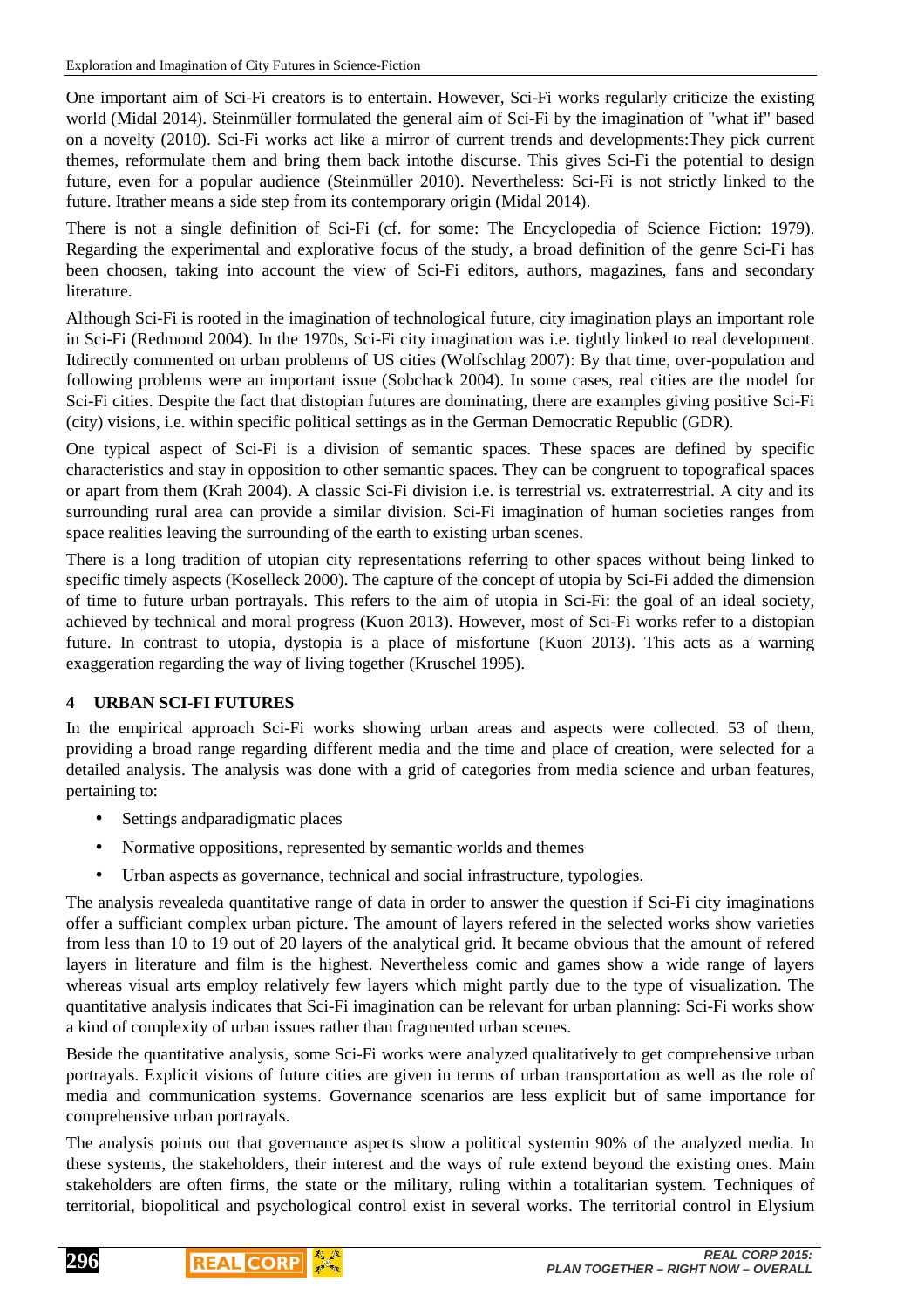(2013) i.e. shows border control, resident permits and obligation of identification by a central administration. The territorial control implicits the possibility of central steering.

Regarding the architecture in future cities, the following results came forth: Construction materials shown are similar to the current ones whereas dimensions of buildings and cities differ from existing urban structures of the 20th century. By urban structures of inside and outside (building – open space or city – rural area) oppositions are shown. Nevertheless, open spaces are rarely part of Sci-Fi imaginations: If they are part of the urban scenery, they play a central role for the story and are used excessively or in unfamiliar ways, i.e. as settlement for the homeless (*Die kommenden Tage*, 2010), or as location for a multi-storey parking garage (*Traffic Problem*, 1976). In *Logans Run* (1976) nature is used as central element and opposite semantic space to the city.

Information about transportation structures exist in 47/53 works. This may be due to the fact that transit is a major part of the plot and carrier of the Sci-Fi story. The films *Cloud Atlas* (2012), *The 5th Element* (1997) and *Blade Runner* (1982) show a wide variety of transportation structures, mostly as modification of forms already known. Sci-Fi traffic scenarios show modifications of access and control to public transport and the way of use.

Although technical infrastructure is often part of Sci-Fi scenarios, it becomes explicit in less than half of the analyzed works. Two examples of Sci-Fi infrastruture scenarios are *materials cycles* and *environmental degradation*. In the visual art work *City of Slaves* (2005-2008) a materials cycle without emissions and disposal is shown. *Soylent Green* (1973) focusses on scarce ressources and degradation of the environment. *Soylent Green* represents a scenario based on the ecology discourse from the 1970s whereas the first shows the cycle from the 2000s' perspective. What applies for technical infrastructure also applies for social infrastructure: it is made explicit if it is part of the theme or scenario of the Sci-Fi work.

Nearly half of the Sci-Fi works analyzed use existing cities, headed by New York, as spatial reference. These works are from the media film, literature and comic. Existing references play a minor role in Sci-Fi games and visual arts.

#### **5 LEARNING POTENTIALS FROM SCIENCE FICTION**

Although there is a series of urban forms in Sci-Fi imagination which emerge in different times, the Sci-Fi story development is parallel to urban planning paradigms and the discurses have hardly any intersections, apart from the mentioned inspiration in the US of the 1970s. Sci-Fi references are based in other Sci-Fi stories or in current references of the author, which either could be current public discurses or personal interests of the respective creator. Despite the independance between urban and media science disciplines there are common features among themwhich have to be revealed in order to find interconnections between the both.

Notwithstanding classified Sci-Fi city forms, i.e. dome city, island city of edge city, used in Sci-Fi are not directly transferable to existing urban forms, they seem to be compatible for urban theory. The models of one field are used heuristically in the other field. In *Planet of Slums* (2006), Mike Davis i.e. uses the terminology "off-worlds" from the movie *Blade Runner* (1982) to explain anurban development. Vice versa, William Gibson uses the urban term "sprawl" to explain the metropolitan network between Boston and Atlanta. The use of film references in urban theory, i.e. in Planet of Slums, serves as container for several characteristics at the same time: The film *Blade Runner* addresses geografical segregation as well as the power of a global company. Davis thereby manages to use multidimentional references not having any direct urban theory equivalent. Apart from this hermeneutic use of terminology, professional urban planning or architecture literature is rarely referenced. However, professional references are more likely if the Sci-Fi creator himself is familiar with the other discipline.

AsSci-Fi works offer a complex city imagination (see ch. 4: Urban Sci-Fi Futures) and methodological assets (see next paragraph), they are worth to be taken into account for urban planning issues.However secondary literature dealing with sci-fi in different media is rare. Good examples taking cities into account are Robert Sheckley's *Futuropolis. Impossible Cities of Science Fiction and Fantasy* (1978), dealing with examples of architecture, arts, comics, graphic illustration and literature, and the *Visual Encyclopedia of Science Fiction* (1977), dealing with comics, magazines, books, movies and other media, ordered by themes including cities.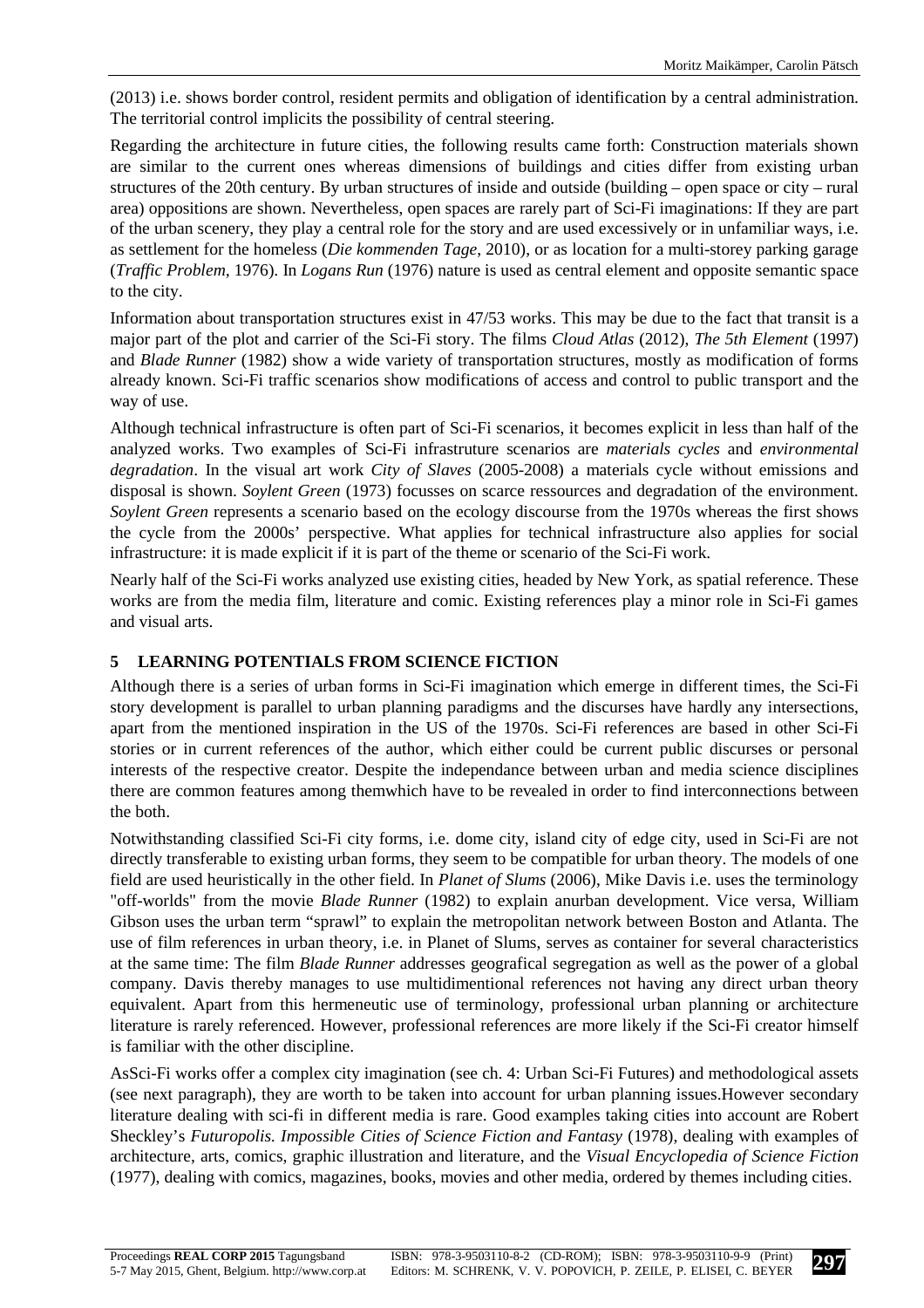Whilst urban planning regularly is based on the scientific state of the art, Sci-Fi creators are free to implement more improbable aspects which may look 'mad' from today's view. Although Sci-Fi creators methodically build their story on esthetic considerations (Steinmüller 2010), they create internal coherance and 'realistic' images for the sake of entertaining and creating a good story.

Sci-Fi scenarios show a direction which can be tested on plausibility and effects on their respective context. Their content complements on themes – the traditional object in media science – which represent the subject. The analysis revealsthemes like *limitations of governmental power*, *medical provisions* or *technical influences on the livelyhood*(see fig. 1). Based on the underlying situation, the respective scenario shows a utopian or dystopian manifestation. Extracted frequent scenarios are: *ultra-judiciary<sup>2</sup> , uneven medical treatment and intelligent machines*.

Scenariosare one typeof future foresight in the sense of "it could be like that". The term scenario is not limited to the media science perspective on Sci-Fi. Scenarios are also a very common instrument in urban planning methods (see ch. 2).Scenarios are not used for predictions of the future. They are employed when fixed prognoses are not possible. "[…] scenarios are hypothetical sequences of events constructed for the purpose of focussing attention on causual processes and decision points" (Kahn, Wiener 1967, p. 6). Kahn and Wiener herby stress the selective character of scenarios centering one aspect and constructing possible developments.This is the common ground of Sci-Fi scenarios and urban planning scenarios. Due to the fact that Sci-Fi scenarios are not neutral and objective (Steinmüller 2010) they are more qualified for foresight than Sci-Fi themes.

According to Steinmüller (2010), the effects shown in Sci-Fi sceanrios are relevant for foresight because there are several matches of Sci-Fi scenarios and real developments. Nevertheless he denies Sci-Fi the capability for foresight of implementation of inventions. For technical novelties the match often reveals Sci-Fi images far from reality (ibid.2010). This stresses the potential of Sci-Fi to be used as an early warning system for urban development.

In both fields scenarios construct possible developments in the sense of a foresight. Nevertheless their purpose is different: Scenarios in strategical urban planning are a tool to deal with incertanties (Neumann 2011, 171) and fathom different development directions, whereas scenarios in Sci-Fi aim in entertaining and warning. The latter is one of the reasons why Sci-Fi scenarioscould be employed to fathom development directions in urban development. In addition, scenarios are a possible interconnection of Sci-Fi and urban planning, because they are used in both fields to illustrate possible directions of development. They equally refer to their respective context which makes them testable. Sci-Fi scenarios can be used as methods in urban planning because they communicate by pictures. Furthermore, Sci-Fi is a type of popular art and factor future creation (Steinmüller 2010). Due to the belonging of Sci-Fi to popular culture, Sci-Fi scenarios represent a type of foresight which can mobilize people and be a mind opener. Sci-Fi employed as impact assessment could be helpful for scientific foresight as well.

The interconnection of Sci-Fi and urban planning reaches beyond the methodological sphere. The study questioned whether Sci-Fi works give links to new fields of action in urban policy formulation. The underlying empirical analysis of the works indicates that Sci-Fi scenarios are relevant for urban development. Areas where urban planning can learn from Sci-Fi wereidentified by comparing them with current urban challenges in Germany and wider societal themes.

Due to their content, challenges of urban development in Germany in 2013 seem to be compatible with the themes identified in the analysis of the Sci-Fi works (see fig. 1). It is obvious that several challenges resemble common Sci-Fi themes. Some Sci-Fi themes could be connected to different urban challenges. This is the case for capitalism in Sci-Fi, which reflects the general subject of poverty of the municipalities due to financial crisis, polarization of income and unemployment as well as privatization of public services and economization of the public administration. The compliance might base on the broad character of the Sci-Fi themes but it is more likely that the interconnection exists because of the inspiration of Sci-Fi authors by current discurses. Due to the fact that in the 1970s Sci-Fi was close to urban development, some fields could have been derived from this area and be referenced in later creations.

<sup>&</sup>lt;sup>2</sup>An extreme or autonomous judiciary not being subject to political control.



 $\overline{a}$ 

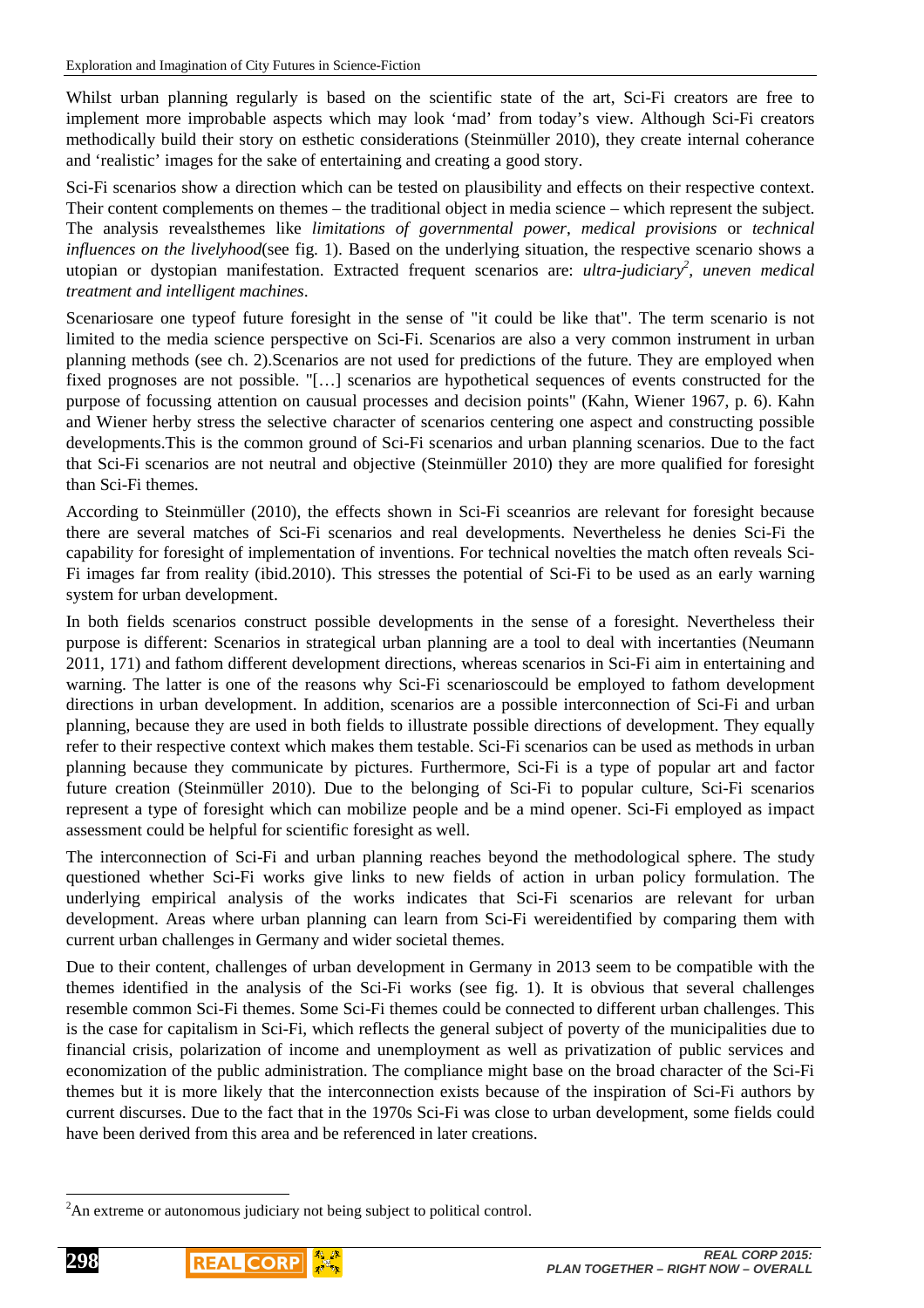

Fig. 1: Grid challenges and Sci-Fi scenarios (summarised presentation)

The Sci-Fi themes *capitalism,psychological control*<sup>3</sup>, privacy<sup>4</sup> and limits of humanism<sup>5</sup> arethe ones least equivalent tocurrent urban challenges. This gap may base on the fact that most of these subjects do not represent classical urban planning subjects. Nevertheless these themes might gain importance for urban planning in the the future, i.e. by genetical research.

The match of wider societal themes currently discussed are i.e. the surveillance and control of public space in cities due to crime and terror threats. More and more, public transport spaces as well as public spaces in cities are under video surveillance. This restricts the freedom of use in these areas. Further it includes the risk of missuse of data by state secret services, a scenario which is omnipresent since the wikileaks affair. Currently this is more an issue for domestic politics and law, however, it has to be consideredfor urban planning and design. Adaptations in urban design and transport design are necessary in order to include augmented security requirements into the city space. Urban policies dealing with these issues are necessary. The examples show the proximity of current development trends to urban Sci-Fi scenarios. The film *Brazil* (1985)i.e. shows the consequences of missuse of personal data.

As a result of the study, fields of future urban policy action can be formulated. It is evident that even though the manifestations in urban sphere are not quite sure at the moment, policy makers have to be aware of themes named in Sci Fi. In addition research can promote knowledge generation;government subsidies can direct the development. The current discourserelated to *smart cities* shows that themes formerly not evident for urban issues become more and more important.

# **6 CONCLUSION**

Urban policy formulation can learn from Sci-Fi: As the study illustrates, Sci-Fi works show a broad range of specific urban aspects, i.e. how public space can look like or how traffic might be organised in the future. Further, Sci-Fi scenarios can be an indicator for social and cultral trends. Urban planning using scenarios therefore can widen up its focus to integrate more improbable aspects by refering to Sci-Fi works. In the perception that Sci-Fi does not want to project the future but rather shows a side step of the existing world (Midal 2014), urban fields of action can be identified from Sci-Fi imaginations. Sci-Fi can help to train future thinking, open the mind to overcome barrieres of thoughts and open up popular future expectations

l <sup>3</sup>The control of the citizens by drogues, hypnosis or control of dreams.

<sup>&</sup>lt;sup>4</sup>Changesin present public-private divisions.

 $<sup>5</sup>$  Ethical questions dealing with hybrid beings or the transition between humans and maschines.</sup>